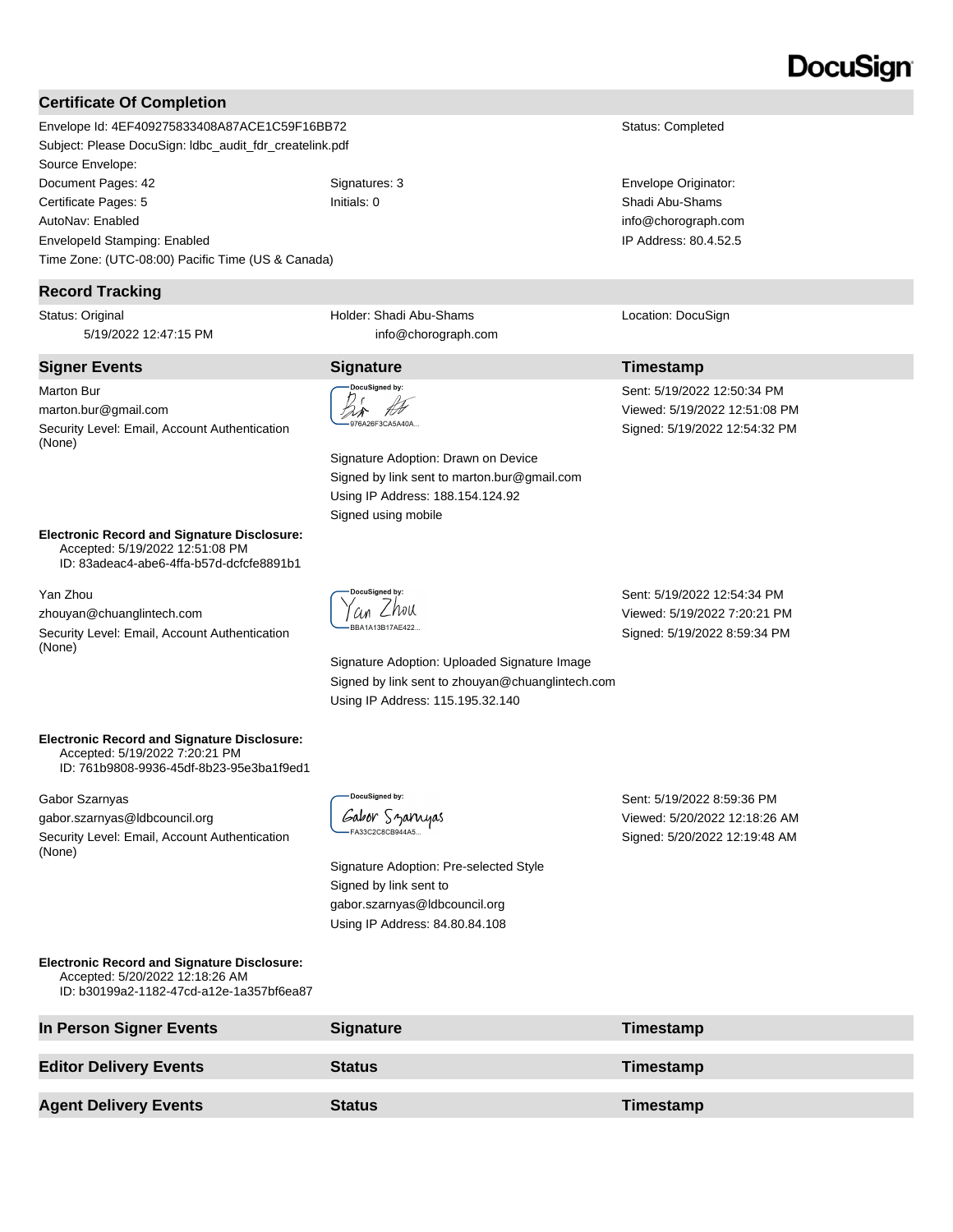| <b>Intermediary Delivery Events</b>               | <b>Status</b>           | Timestamp             |  |  |
|---------------------------------------------------|-------------------------|-----------------------|--|--|
| <b>Certified Delivery Events</b>                  | <b>Status</b>           | Timestamp             |  |  |
| <b>Carbon Copy Events</b>                         | <b>Status</b>           | Timestamp             |  |  |
| <b>Witness Events</b>                             | <b>Signature</b>        | Timestamp             |  |  |
| <b>Notary Events</b>                              | <b>Signature</b>        | Timestamp             |  |  |
| <b>Envelope Summary Events</b>                    | <b>Status</b>           | <b>Timestamps</b>     |  |  |
| <b>Envelope Sent</b>                              | Hashed/Encrypted        | 5/19/2022 12:50:34 PM |  |  |
| <b>Certified Delivered</b>                        | Security Checked        | 5/20/2022 12:18:26 AM |  |  |
| <b>Signing Complete</b>                           | <b>Security Checked</b> | 5/20/2022 12:19:48 AM |  |  |
| Completed                                         | <b>Security Checked</b> | 5/20/2022 12:19:48 AM |  |  |
| <b>Payment Events</b>                             | <b>Status</b>           | <b>Timestamps</b>     |  |  |
| <b>Electronic Record and Signature Disclosure</b> |                         |                       |  |  |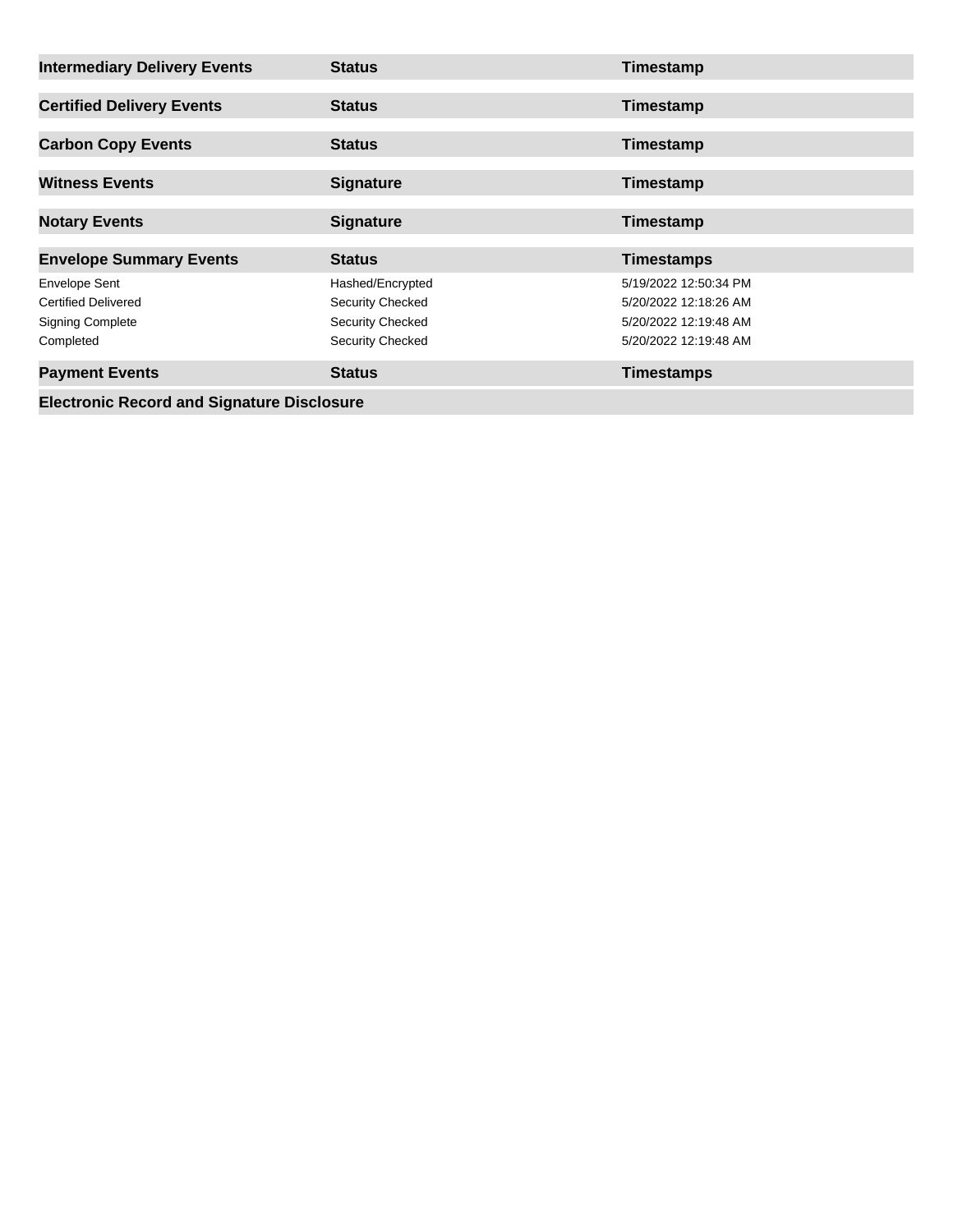# **ELECTRONIC RECORD AND SIGNATURE DISCLOSURE**

From time to time, Shadi Abu-Shams (we, us or Company) may be required by law to provide to you certain written notices or disclosures. Described below are the terms and conditions for providing to you such notices and disclosures electronically through the DocuSign system. Please read the information below carefully and thoroughly, and if you can access this information electronically to your satisfaction and agree to this Electronic Record and Signature Disclosure (ERSD), please confirm your agreement by selecting the check-box next to 'I agree to use electronic records and signatures' before clicking 'CONTINUE' within the DocuSign system.

# **Getting paper copies**

At any time, you may request from us a paper copy of any record provided or made available electronically to you by us. You will have the ability to download and print documents we send to you through the DocuSign system during and immediately after the signing session and, if you elect to create a DocuSign account, you may access the documents for a limited period of time (usually 30 days) after such documents are first sent to you. After such time, if you wish for us to send you paper copies of any such documents from our office to you, you will be charged a \$0.00 per-page fee. You may request delivery of such paper copies from us by following the procedure described below.

## **Withdrawing your consent**

If you decide to receive notices and disclosures from us electronically, you may at any time change your mind and tell us that thereafter you want to receive required notices and disclosures only in paper format. How you must inform us of your decision to receive future notices and disclosure in paper format and withdraw your consent to receive notices and disclosures electronically is described below.

## **Consequences of changing your mind**

If you elect to receive required notices and disclosures only in paper format, it will slow the speed at which we can complete certain steps in transactions with you and delivering services to you because we will need first to send the required notices or disclosures to you in paper format, and then wait until we receive back from you your acknowledgment of your receipt of such paper notices or disclosures. Further, you will no longer be able to use the DocuSign system to receive required notices and consents electronically from us or to sign electronically documents from us.

## **All notices and disclosures will be sent to you electronically**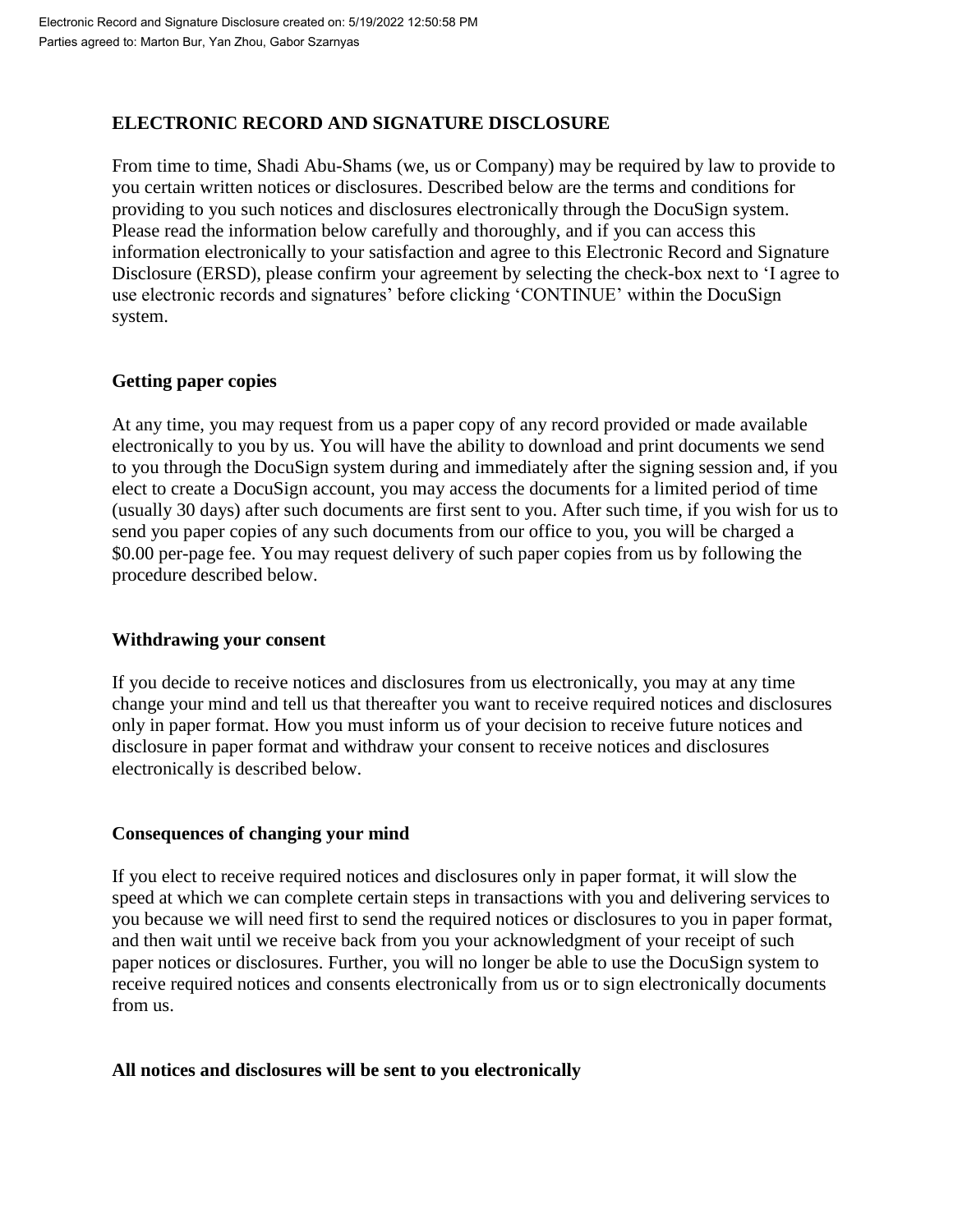Unless you tell us otherwise in accordance with the procedures described herein, we will provide electronically to you through the DocuSign system all required notices, disclosures, authorizations, acknowledgements, and other documents that are required to be provided or made available to you during the course of our relationship with you. To reduce the chance of you inadvertently not receiving any notice or disclosure, we prefer to provide all of the required notices and disclosures to you by the same method and to the same address that you have given us. Thus, you can receive all the disclosures and notices electronically or in paper format through the paper mail delivery system. If you do not agree with this process, please let us know as described below. Please also see the paragraph immediately above that describes the consequences of your electing not to receive delivery of the notices and disclosures electronically from us.

#### **How to contact Shadi Abu-Shams:**

You may contact us to let us know of your changes as to how we may contact you electronically, to request paper copies of certain information from us, and to withdraw your prior consent to receive notices and disclosures electronically as follows: To contact us by email send messages to: info@chorograph.com

#### **To advise Shadi Abu-Shams of your new email address**

To let us know of a change in your email address where we should send notices and disclosures electronically to you, you must send an email message to us at info@chorograph.com and in the body of such request you must state: your previous email address, your new email address. We do not require any other information from you to change your email address.

If you created a DocuSign account, you may update it with your new email address through your account preferences.

#### **To request paper copies from Shadi Abu-Shams**

To request delivery from us of paper copies of the notices and disclosures previously provided by us to you electronically, you must send us an email to info@chorograph.com and in the body of such request you must state your email address, full name, mailing address, and telephone number. We will bill you for any fees at that time, if any.

#### **To withdraw your consent with Shadi Abu-Shams**

To inform us that you no longer wish to receive future notices and disclosures in electronic format you may: